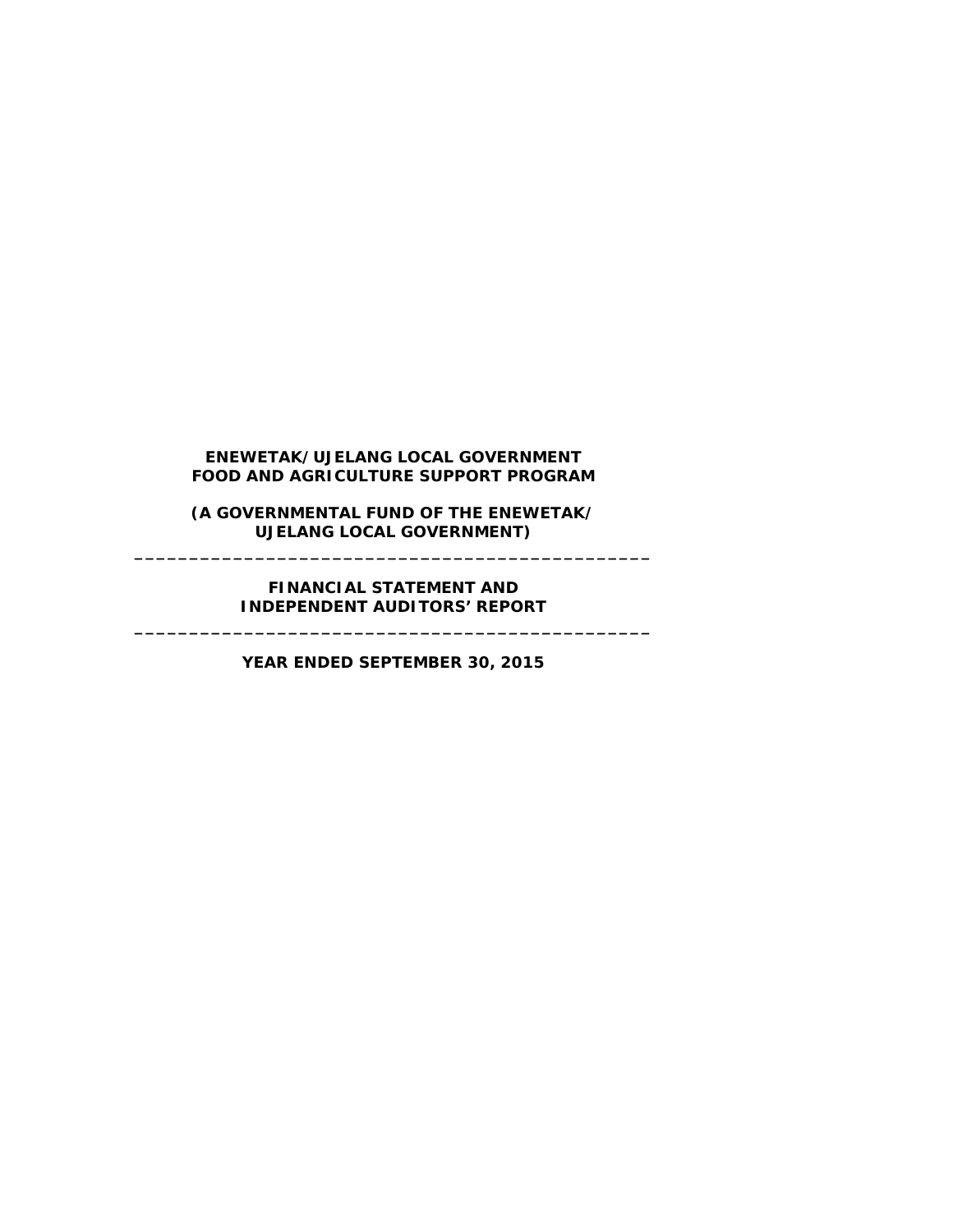Year Ended September 30, 2015 Table of Contents

|              |                                                                                                                                                                                                                             | Page No. |
|--------------|-----------------------------------------------------------------------------------------------------------------------------------------------------------------------------------------------------------------------------|----------|
| $\mathbf{L}$ | INDEPENDENT AUDITORS' REPORT                                                                                                                                                                                                | 1        |
| $\Pi$ .      | <b>FINANCIAL STATEMENT:</b>                                                                                                                                                                                                 |          |
|              | Statement of Revenues, Expenditures, and Changes in Fund Balance<br>Notes to Financial Statements                                                                                                                           | 3<br>4   |
| III.         | INDEPENDENT AUDITORS' REPORTS ON COMPLIANCE WITH<br><b>LAWS AND REGULATIONS</b>                                                                                                                                             |          |
|              | Independent Auditors' Report on Internal Control Over Financial<br>Reporting and on Compliance and Other Matters Based on an<br>Audit of Financial Statements Performed in Accordance With<br>Government Auditing Standards | 6        |
|              | Independent Auditors' Report on Compliance For Each Major<br>Federal Program; Report on Internal Control Over Compliance;<br>and Report on the Schedule of Expenditures of Federal Awards<br>Required by OMB Circular A-133 | 8        |
|              | Schedule of Expenditures of Federal Awards                                                                                                                                                                                  | 11       |
|              | Notes to Schedule of Expenditures of Federal Awards                                                                                                                                                                         | 12       |
|              | Schedule of Findings and Questioned Costs                                                                                                                                                                                   | 13       |
|              | Summary Schedule of Prior Audit Findings and Questioned<br>Costs                                                                                                                                                            | 16       |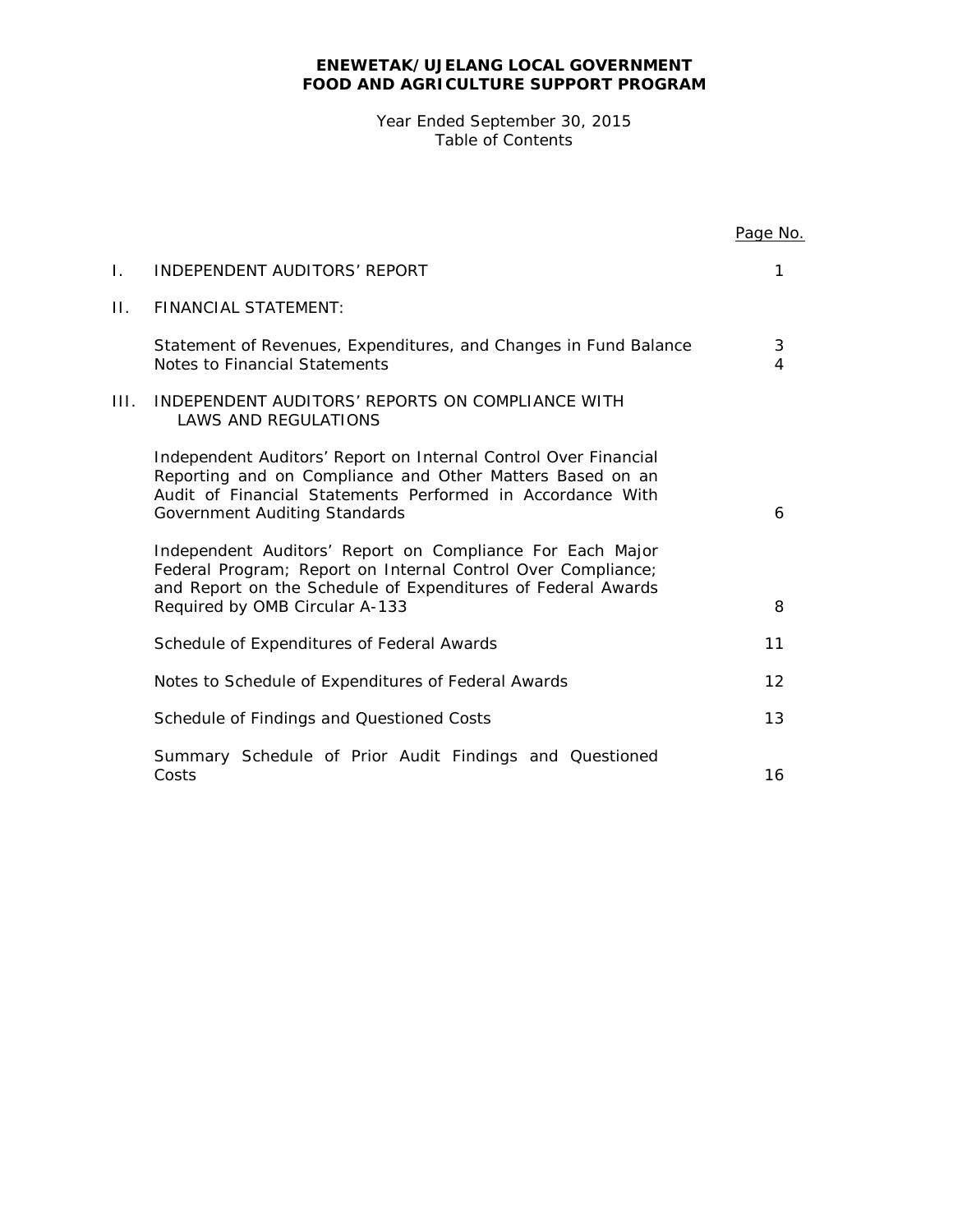Deloitte & Touche LLP 361 South Marine Corps Drive Tamuning, GU 96913 USA

Tel: +1 (671) 646-3884 Fax: +1 (671) 649-4265

www.deloitte.com

# **INDEPENDENT AUDITORS' REPORT**

Mayor Jackson Ading Enewetak/Ujelang Local Government Republic of the Marshall Islands:

#### **Report on the Financial Statements**

We have audited the accompanying financial statement of the Enewetak/Ujelang Local Government (EULGOV) Food and Agriculture Support Program (the Program), a governmental fund of EULGOV, which comprises the statement of revenues, expenditures and changes in fund balance for the year ended September 30, 2015, and the related notes to the financial statements.

#### *Management's Responsibility for the Financial Statements*

Management is responsible for the preparation and fair presentation of this financial statement in accordance with accounting principles generally accepted in the United States of America; this includes the design, implementation, and maintenance of internal control relevant to the preparation and fair presentation of financial statements that are free from material misstatement, whether due to fraud or error.

#### *Auditors' Responsibility*

Our responsibility is to express an opinion on the financial statement based on our audit. We conducted our audit in accordance with auditing standards generally accepted in the United States of America and the standards applicable to financial audits contained in *Government Auditing Standards*, issued by the Comptroller General of the United States. Those standards require that we plan and perform the audit to obtain reasonable assurance about whether the financial statement is free from material misstatement.

An audit involves performing procedures to obtain audit evidence about the amounts and disclosures in the financial statement. The procedures selected depend on the auditor's judgment, including the assessment of the risks of material misstatement of the financial statement, whether due to fraud or error. In making those risk assessments, the auditor considers internal control relevant to the entity's preparation and fair presentation of the financial statement in order to design audit procedures that are appropriate in the circumstances, but not for the purpose of expressing an opinion on the effectiveness of the entity's internal control. Accordingly, we express no such opinion. An audit also includes evaluating the appropriateness of accounting policies used and the reasonableness of significant accounting estimates made by management, as well as evaluating the overall presentation of the financial statement.

We believe that the audit evidence we have obtained is sufficient and appropriate to provide a basis for our audit opinion.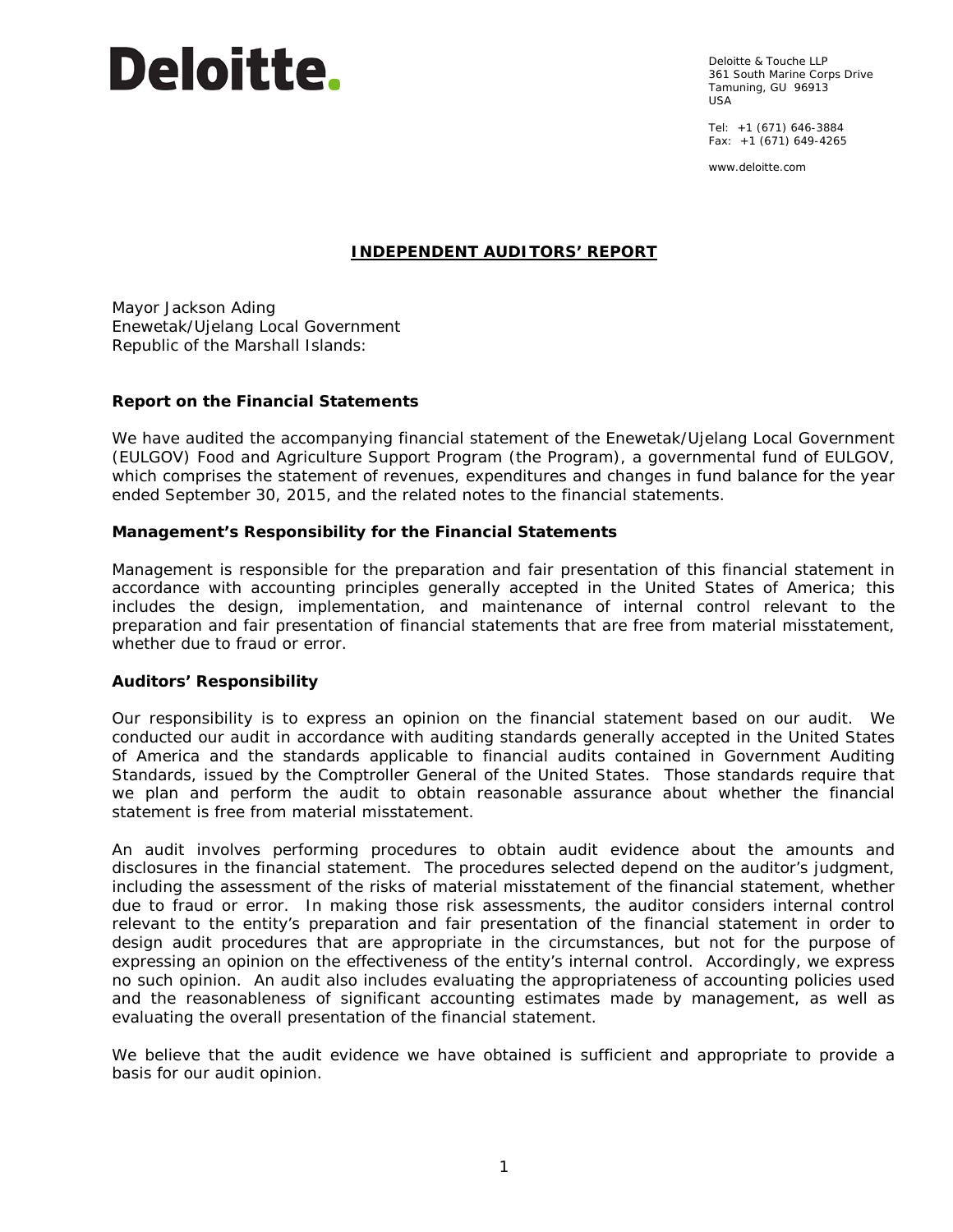# *Opinion*

In our opinion, the financial statement referred to above presents fairly, in all material respects, the results of operations of the Program for the year ended September 30, 2015 in accordance with accounting principles generally accepted in the United States of America.

# **Emphasis of Matter - Reporting Entity**

As discussed in Note 1 to the financial statement, the financial statement referred to above presents only the EULGOV Food and Agriculture Support Program and is not intended to present fairly the results of operations of the Enewetak/Ujelang Local Government in accordance with accounting principles generally accepted in the United States of America. Our opinion is not modified with respect to this matter.

# **Other Reporting Required by** *Government Auditing Standards*

In accordance with *Government Auditing Standards*, we have also issued our report dated September 11, 2017, on our consideration of the Program's internal control over financial reporting and on our tests of its compliance with certain provisions of laws, regulations, contracts, and grant agreements and other matters. The purpose of that report is to describe the scope of our testing of internal control over financial reporting and compliance and the results of that testing, and not to provide an opinion on internal control over financing reporting or on compliance. That report is an integral part of an audit performed in accordance with *Government Auditing Standards* in considering the Program's internal control over financial reporting and compliance.

bitte Nachell

September 11, 2017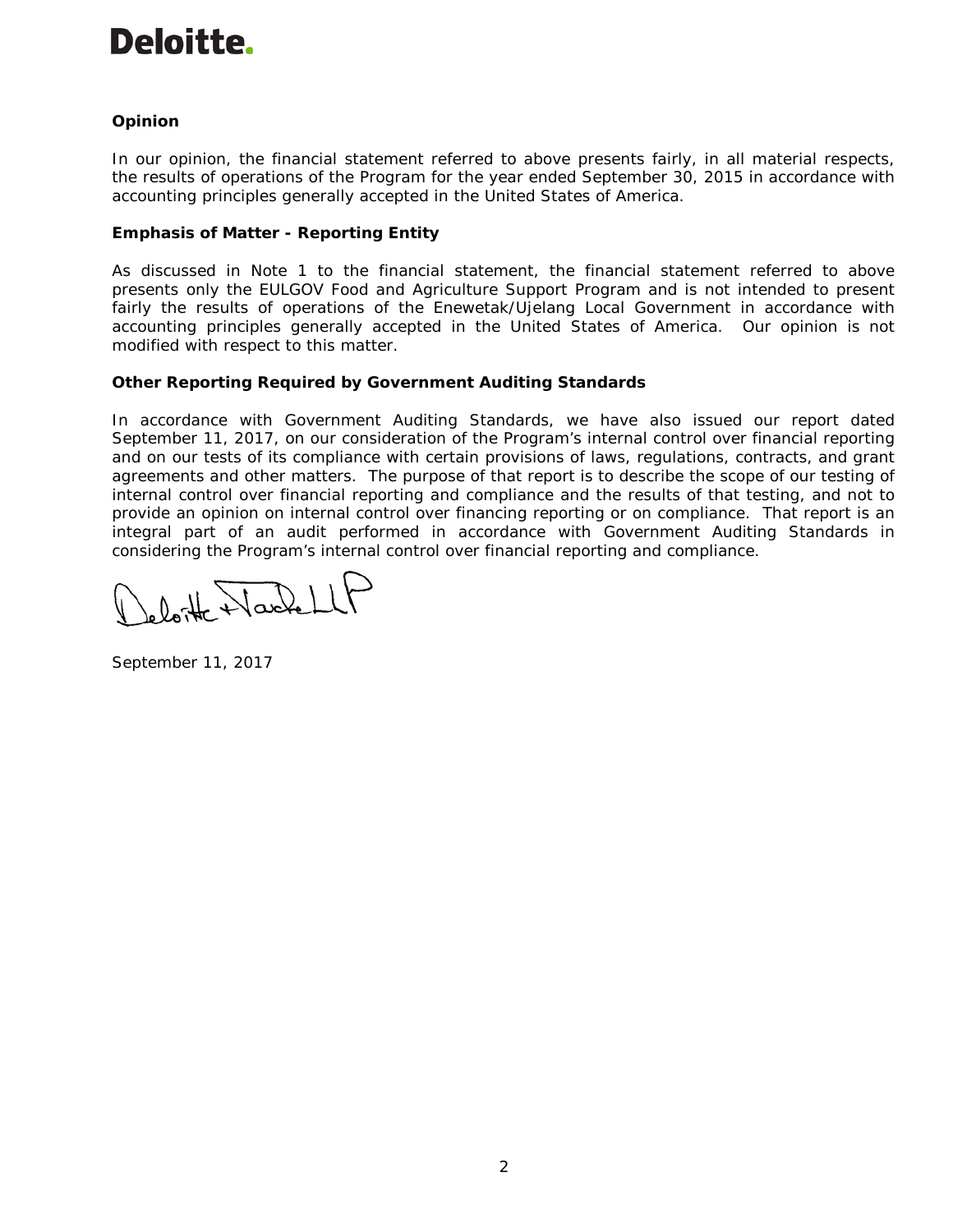# Statement of Revenues, Expenditures and Changes in Fund Balance Year Ended September 30, 2015

| Revenues:                         |    |           |
|-----------------------------------|----|-----------|
| Federal program receipts          | \$ | 2,011,640 |
| <b>Total revenues</b>             |    | 2,011,640 |
| Expenditures:                     |    |           |
| Direct food costs                 |    | 667,197   |
| Personnel services                |    | 592,260   |
| Petroleum, oil and lube           |    | 336,530   |
| Machinery and equipment           |    | 110,420   |
| Materials and supplies            |    | 83,606    |
| Insurance                         |    | 67,583    |
| Repairs and maintenance           |    | 44,171    |
| Contractual services              |    | 31,250    |
| Accommodation and other benefits  |    | 21,928    |
| Lady E subsistence                |    | 12,685    |
| Equipment rental                  |    | 7,690     |
| Temporary labor                   |    | 4,937     |
| Travel                            |    | 4,146     |
| Office rental                     |    | 3,600     |
| Communication                     |    | 2,463     |
| Wharfage and stevedoring          |    | 1,900     |
| Training                          |    | 1,670     |
| Bank charges                      |    | 36        |
| <b>Miscellaneous</b>              |    | 17,568    |
| Total expenditures                |    | 2,011,640 |
| Changes in fund balance           |    |           |
|                                   |    |           |
| Fund balance at beginning of year |    |           |
| Fund balance at end of year       |    |           |
|                                   |    |           |

See accompanying notes to financial statement.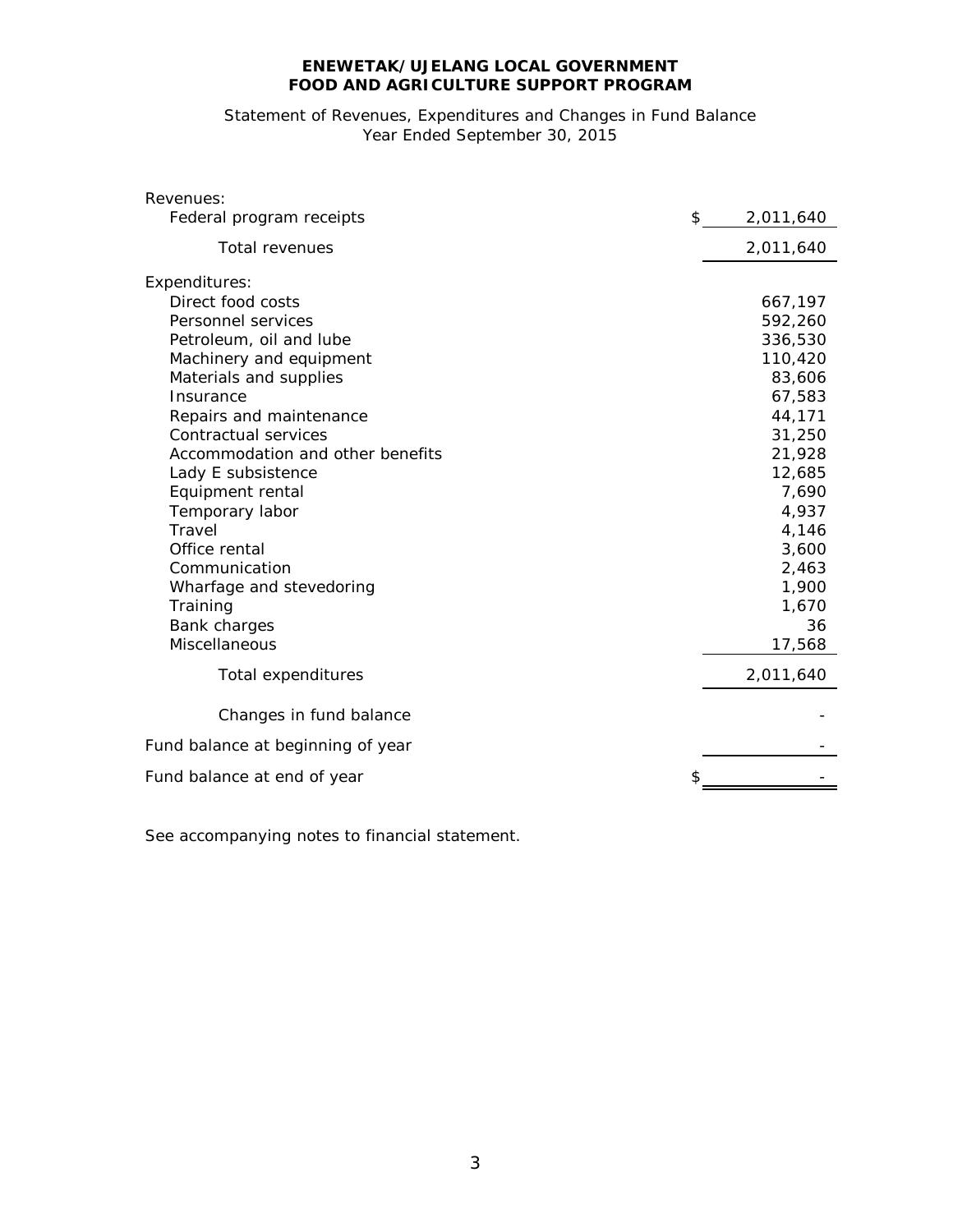Notes to Financial Statement September 30, 2015

#### (1) Organization

The Enewetak/Ujelang Local Government (EULGOV) was established pursuant to Public Law 1981-2, the Local Government Act of the Republic of the Marshall Islands, and operates under the Constitution of the Enewetak/Ujelang Local Government. EULGOV is governed by an elected mayor and a fifteen-member council. The EULGOV Food and Agriculture Support Program (the Program) is considered a governmental fund of EULGOV and was established to account for funding received pursuant to Section 103(f)(2) of the Compact of Free Association Amendments Act of 2003.

The accompanying financial statement relates solely to those accounting records maintained by the Program, and does not incorporate any accounts related to any other departments or agencies of EULGOV.

#### (2) Summary of Significant Accounting Policies

The financial statement of the Program has been prepared in conformity with accounting principles generally accepted in the United States of America (GAAP), as applied to government units. The Governmental Accounting Standards Board (GASB) is the accepted standard-setting body for establishing governmental accounting and financial reporting principles. The more significant of the Program's accounting policies are described below.

#### A. Measurement Focus and Basis of Accounting

The Program reports the results of its operations in one governmental fund. A fund is a separate accounting entity with a self-balancing set of accounts. They are concerned only with the measurement of financial position and are not involved with measurement of results of operations. Fund accounting is designed to demonstrate legal compliance and to aid financial management by segregating transactions related to certain government functions or activities.

Governmental funds are used to account for all or most of a government's general activities, including the collection and disbursement of earmarked monies (special revenue funds).

#### B. Basis of Presentation

The accounting and financial reporting treatment applied to a fund is determined by its measurement focus. All governmental funds are accounted for using a current financial resources measurement focus. Operating statements of these funds present increases (i.e., revenues and other financing sources) and decreases (i.e., expenditures and other financing uses) in net current assets.

The modified accrual basis of accounting is used by all governmental fund types. Under the modified accrual basis of accounting, revenues are recognized when susceptible to accrual (i.e., when they become both measurable and available). "Measurement" means the amount of the transaction can be determined and "available" means collectible within the current period or soon enough thereafter to be used to pay liabilities of the current period. Expenditures are recorded when the related liability is incurred.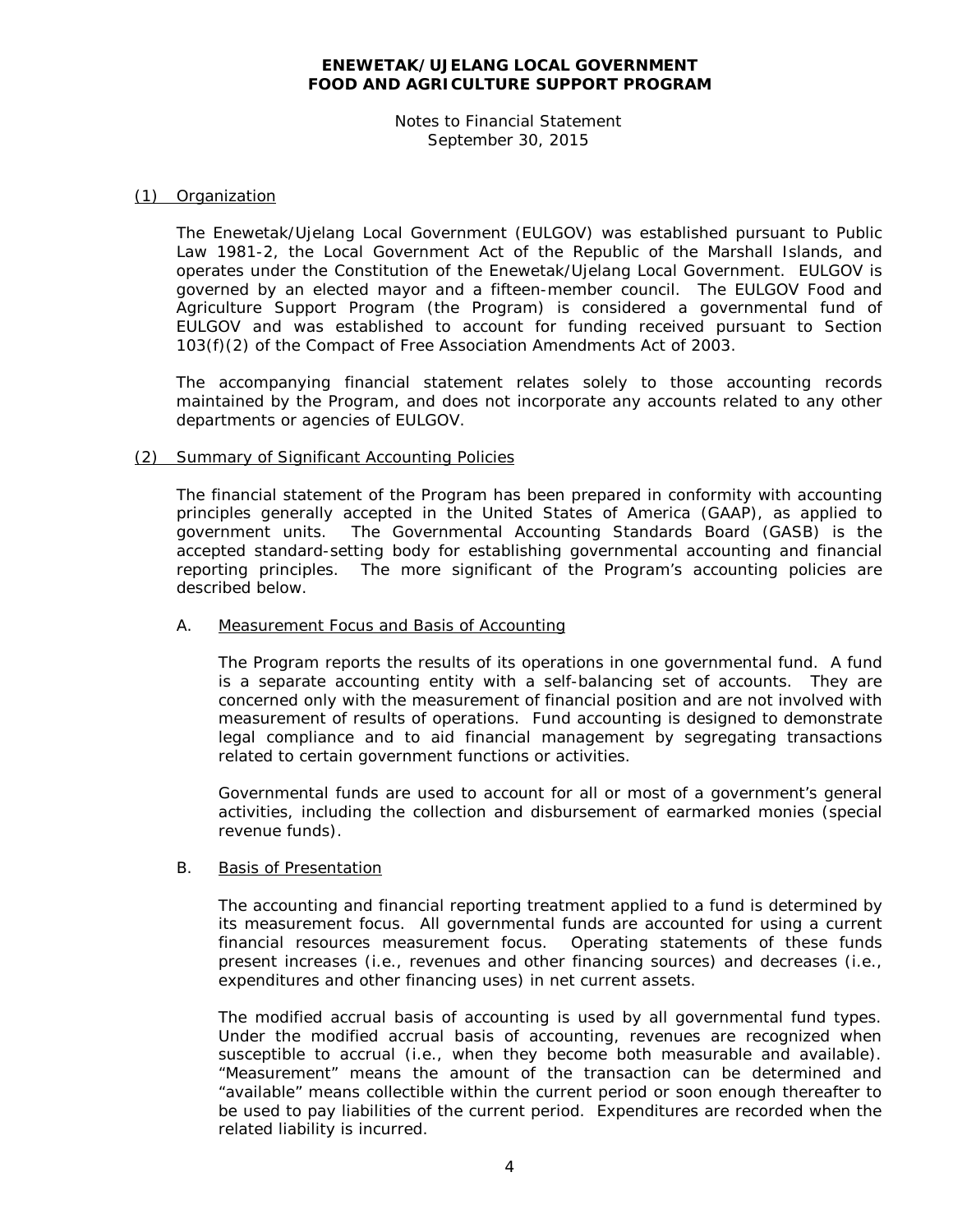Notes to Financial Statement September 30, 2015

#### (2) Summary of Significant Accounting Policies, Continued

C. Estimates

The preparation of financial statements in conformity with GAAP requires management to make estimates and assumptions that affect the reported amounts of assets and liabilities and disclosure of contingent assets and liabilities at the date of the financial statements and the reported amounts of revenues and expenditures during the reporting period. Actual results could differ from those estimates.

#### (3) Risk Management

The Program is exposed to various risks of loss related to torts; theft of, damage to, and destruction of assets; errors and omissions; injuries to employees; and natural disasters. The Program has elected to purchase commercial automobile and marine insurance from independent third parties for the risks of loss to which it is exposed. For other risks of loss to which it is exposed, the Program has elected not to purchase commercial insurance. Instead, the Program's management believes it is more economical to manage its risks internally. In the event of claim settlements and judgments, the Program reports all of its risk management activities in the General Fund of EULGOV. Claims expenditures and liabilities are reported when it is probable that a loss has occurred and the amount of that loss can be reasonably estimated. These losses include an estimate of claims that have been incurred but not reported. No material losses have resulted from the Program's risk management activities for the past three years.

#### (4) Contingency

#### Questioned Costs

The Program is subject to financial and compliance audits to ascertain if Federal laws and guidelines have been followed. Questioned costs have been set forth in the Program's Single Audit Report for the year ended September 30, 2015. In addition, the Program is considered to have responsibility for any questioned costs that may result from Single Audits of the Program for the fiscal years for which audits have not been performed. The ultimate disposition of any questioned costs can be determined only by final action of the grantor agency. Therefore, no provision for any liability that may result upon resolution of these matters has been made in the accompanying financial statement.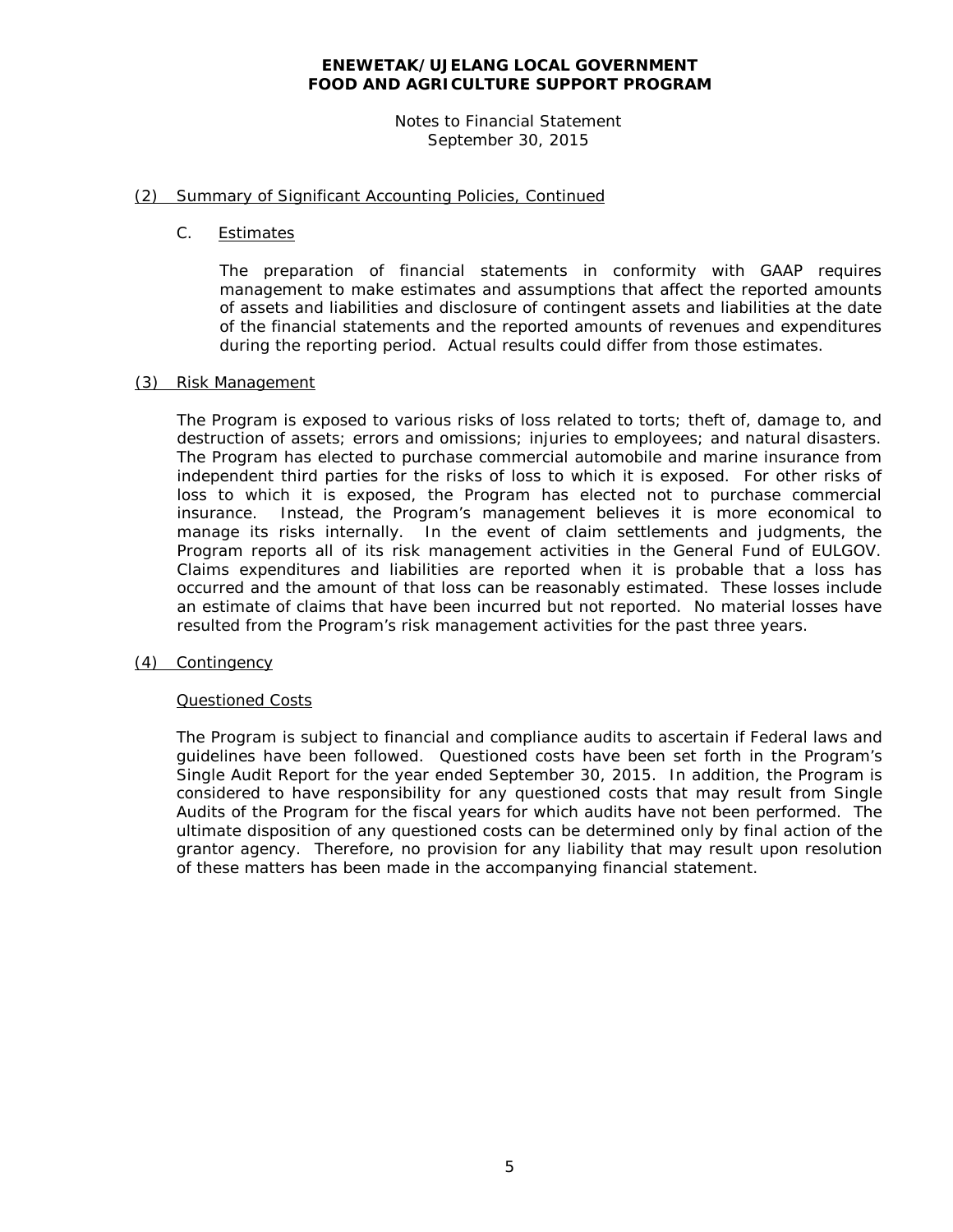Deloitte & Touche LLP 361 South Marine Corps Drive Tamuning, GU 96913 USA

Tel: +1 (671) 646-3884 Fax: +1 (671) 649-4265

www.deloitte.com

#### **INDEPENDENT AUDITORS' REPORT ON INTERNAL CONTROL OVER FINANCIAL REPORTING AND ON COMPLIANCE AND OTHER MATTERS BASED ON AN AUDIT OF FINANCIAL STATEMENTS PERFORMED IN ACCORDANCE WITH** *GOVERNMENT AUDITING STANDARDS*

Mayor Jackson Ading Enewetak/Ujelang Local Government Republic of the Marshall Islands:

We have audited, in accordance with the auditing standards generally accepted in the United States of America and the standards applicable to financial audits contained in *Government Auditing Standards* issued by the Comptroller General of the United States, the financial statement of the Enewetak/Ujelang Local Government Food and Agriculture Support Program (the Program), which comprises the statement of revenues, expenditures and changes in fund balance for the year ended September 30, 2015, and the related notes to the financial statement, and have issued our report thereon dated September 11, 2017.

#### **Internal Control Over Financial Reporting**

In planning and performing our audit of the financial statement, we considered the Program's internal control over financial reporting (internal control) to determine the audit procedures that are appropriate in the circumstances for the purpose of expressing our opinion on the financial statement, but not for the purpose of expressing an opinion on the effectiveness of the Program's internal control. Accordingly, we do not express an opinion on the effectiveness of the Program's internal control.

A *deficiency in internal control* exists when the design or operation of a control does not allow management or employees, in the normal course of performing their assigned functions, to prevent, or detect and correct, misstatements on a timely basis. A *material weakness* is a deficiency, or a combination of deficiencies, in internal control, such that there is a reasonable possibility that a material misstatement of the entity's financial statements will not be prevented, or detected and corrected on a timely basis. A *significant deficiency* is a deficiency, or a combination of deficiencies, in internal control that is less severe than a material weakness, yet important enough to merit attention by those charged with governance.

Our consideration of internal control was for the limited purpose described in the first paragraph of this section and was not designed to identify all deficiencies in internal control that might be material weaknesses or significant deficiencies. Given these limitations, during our audit we did not identify any deficiencies in internal control that we consider to be material weaknesses. However, material weaknesses may exist that have not been identified.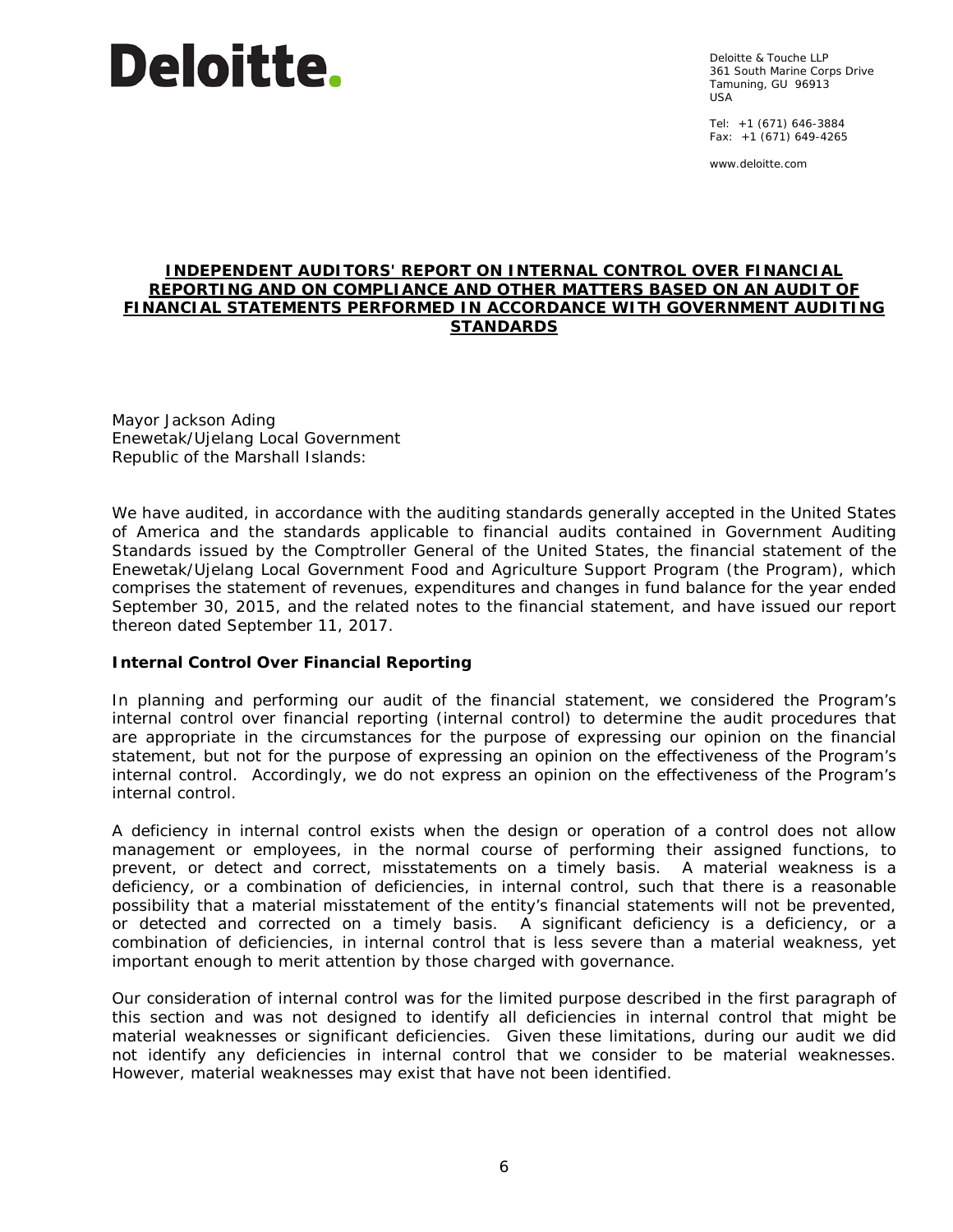## **Compliance and Other Matters**

As part of obtaining reasonable assurance about whether the Program's financial statement is free from material misstatement, we performed tests of its compliance with certain provisions of laws, regulations, contracts, and grant agreements, noncompliance with which could have a direct and material effect on the determination of financial statement amounts. However, providing an opinion on compliance with those provisions was not an objective of our audit, and accordingly, we do not express such an opinion. The results of our tests disclosed no instances of noncompliance or other matters that are required to be reported under *Government Auditing Standards*.

#### **Purpose of this Report**

The purpose of this report is solely to describe the scope of our testing of internal control and compliance and the results of that testing, and not to provide an opinion on the effectiveness of the entity's internal control or on compliance. This report is an integral part of an audit performed in accordance with *Government Auditing Standards* in considering the entity's internal control and compliance. Accordingly, this communication is not suitable for any other purpose.

 $0.1$  Nackell

September 11, 2017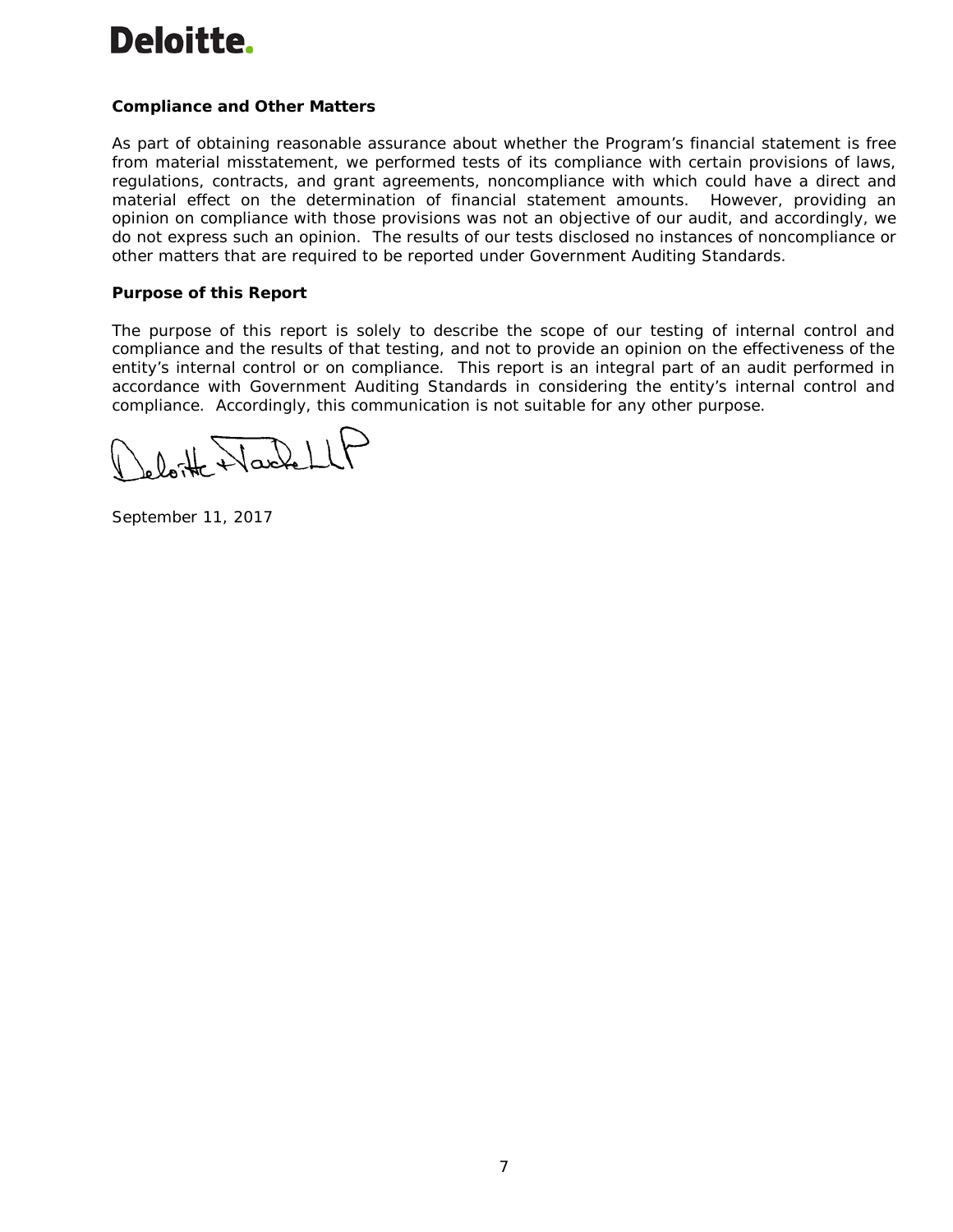

Deloitte & Touche LLP 361 South Marine Corps Drive Tamuning, GU 96913 USA

Tel: +1 (671) 646-3884 Fax: +1 (671) 649-4265

www.deloitte.com

#### **INDEPENDENT AUDITORS' REPORT ON COMPLIANCE FOR EACH MAJOR FEDERAL PROGRAM; REPORT ON INTERNAL CONTROL OVER COMPLIANCE; AND REPORT ON SCHEDULE OF EXPENDITURES OF FEDERAL AWARDS REQUIRED BY OMB CIRCULAR A-133**

Mayor Jackson Ading Enewetak/Ujelang Local Government Republic of the Marshall Islands:

#### **Report on Compliance for Each Major Federal Program**

We have audited the Enewetak/Ujelang Local Government Food and Agriculture Support Program's (the Program's) compliance with the types of compliance requirements described in the *OMB Compliance Supplement* that could have a direct and material effect on the Program's major federal program for the year ended September 30, 2015. The Program's major federal program is identified in the summary of auditors' results section of the accompanying Schedule of Findings and Questioned Costs.

#### *Management's Responsibility*

Management is responsible for compliance with the requirements of laws, regulations, contracts, and grants applicable to its federal programs.

#### *Auditors' Responsibility*

Our responsibility is to express an opinion on compliance for the Program's major federal program based on our audit of the types of compliance requirements referred to above. We conducted our audit of compliance in accordance with auditing standards generally accepted in the United States of America; the standards applicable to financial audits contained in *Government Auditing Standards*, issued by the Comptroller General of the United States; and OMB Circular A-133, *Audits of States, Local Governments, and Non-Profit Organizations*. Those standards and OMB Circular A-133 require that we plan and perform the audit to obtain reasonable assurance about whether noncompliance with the types of compliance requirements referred to above that could have a direct and material effect on a major federal program occurred. An audit includes examining, on a test basis, evidence about the Program's compliance with those requirements and performing such other procedures as we considered necessary in the circumstances.

We believe that our audit provides a reasonable basis for our opinion on compliance for the Program's major federal program. However, our audit does not provide a legal determination of the Program's compliance.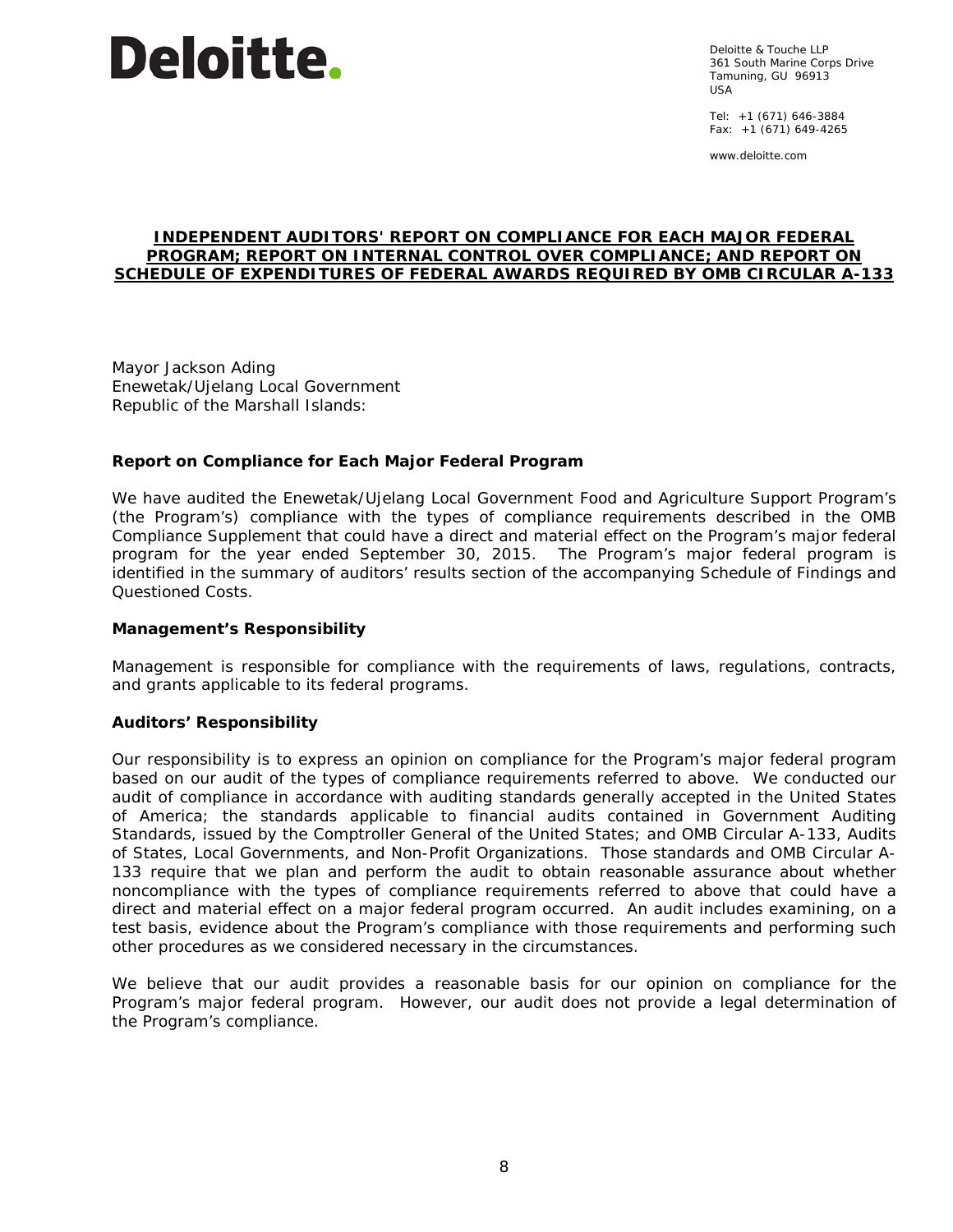# *Opinion on the Major Federal Program*

In our opinion, the Program complied, in all material respects, with the types of compliance requirements referred to above that could have a direct and material effect on its major federal program for the year ended September 30, 2015.

#### *Other Matters*

The results of our auditing procedures disclosed instances of noncompliance, which are required to be reported in accordance with OMB Circular A-133 and which are described in the accompanying Schedule of Findings and Questioned Costs as item 2015-001. Our opinion on the major federal program is not modified with respect to this matter.

The Program's response to the noncompliance findings identified in our audit are described in the accompanying Schedule of Findings and Questioned Costs. The Program's response was not subjected to the auditing procedures applied in the audit of compliance and, accordingly, we express no opinion on the response.

#### **Report on Internal Control Over Compliance**

Management of the Program is responsible for establishing and maintaining effective internal control over compliance with the types of compliance requirements referred to above. In planning and performing our audit of compliance, we considered the Program's internal control over compliance with the types of requirements that could have a direct and material effect on its major federal program to determine the auditing procedures that are appropriate in the circumstances for the purpose of expressing an opinion on compliance for its major federal program and to test and report on internal control over compliance in accordance with OMB Circular A-133, but not for the purpose of expressing an opinion on the effectiveness of internal control over compliance. Accordingly, we do not express an opinion on the effectiveness of the Program's internal control over compliance.

A *deficiency in internal control over compliance* exists when the design or operation of a control over compliance does not allow management or employees, in the normal course of performing their assigned functions, to prevent, or detect and correct, noncompliance with a type of compliance requirement of a federal program on a timely basis. A *material weakness in internal control over compliance* is a deficiency, or combination of deficiencies, in internal control over compliance, such that there is reasonable possibility that material noncompliance with a type of compliance requirement of a federal program will not be prevented, or detected and corrected, on a timely basis. A *significant deficiency in internal control over compliance* is a deficiency, or a combination of deficiencies, in internal control over compliance with a type of compliance requirement of a federal program that is less severe than a material weakness in internal control over compliance, yet important enough to merit attention by those charged with governance.

Our consideration of internal control over compliance was for the limited purpose described in the first paragraph of this section and was not designed to identify all deficiencies in internal control over compliance that might be material weaknesses or significant deficiencies and therefore, material weaknesses or significant deficiencies may exist that were not identified. We did not identify any deficiencies in internal control over compliance that we consider to be material weaknesses. However, we identified certain deficiencies in internal control over compliance, as described in the accompanying Schedule of Findings and Questioned Costs as item 2015-001 that we consider to be significant deficiencies.

The Program's response to the internal control over compliance findings identified in our audit are described in the accompanying Schedule of Findings and Questioned Costs. The Program's response was not subjected to the auditing procedures applied in the audit of compliance and, accordingly, we express no opinion on the response.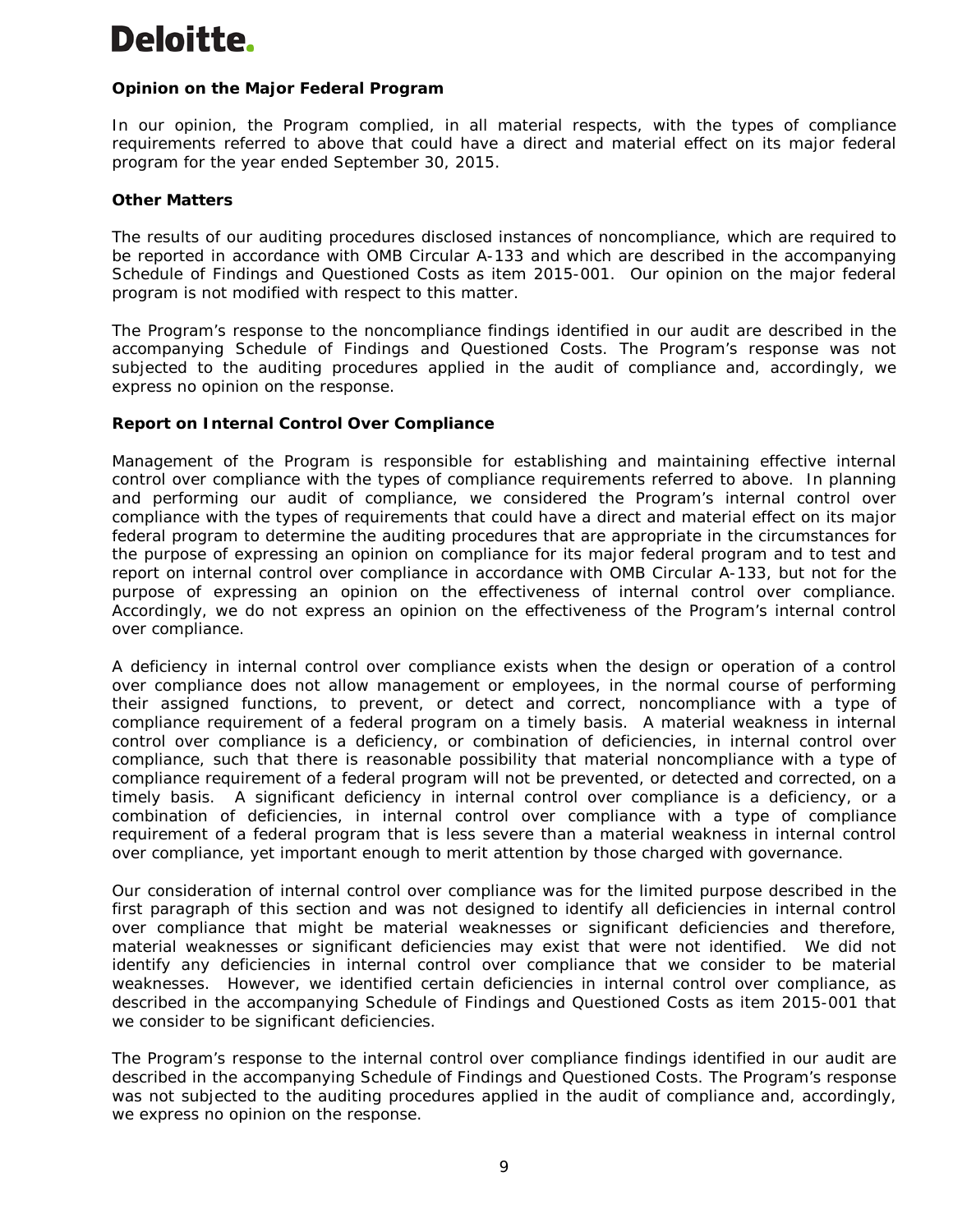The purpose of this report on internal control over compliance is solely to describe the scope of our testing of internal control over compliance and the results of that testing based on the requirements of OMB Circular A-133. Accordingly, this report is not suitable for any other purpose.

# **Report on Schedule of Expenditures of Federal Awards Required by OMB Circular A-133**

We have audited the financial statement of the Program for the year ended September 30, 2015, and have issued our report thereon dated September 11, 2017, which contained an unmodified opinion on that financial statement. Our audit was conducted for the purpose of forming an opinion on the financial statement as a whole. The accompanying Schedule of Expenditures of Federal Awards is presented for purposes of additional analysis as required by OMB Circular A-133 and is not a required part of the financial statement. Such information is the responsibility of management and was derived from and relates directly to the underlying accounting and other records used to prepare the financial statement. The information has been subjected to the auditing procedures applied in the audit of the financial statement and certain additional procedures, including comparing and reconciling such information directly to the underlying accounting and other records used to prepare the financial statement or to the financial statement itself, and other additional procedures in accordance with auditing standards generally accepted in the United States of America. In our opinion, the Schedule of Expenditures of Federal Awards is fairly stated in all material respects in relation to the financial statement as a whole.

September 11, 2017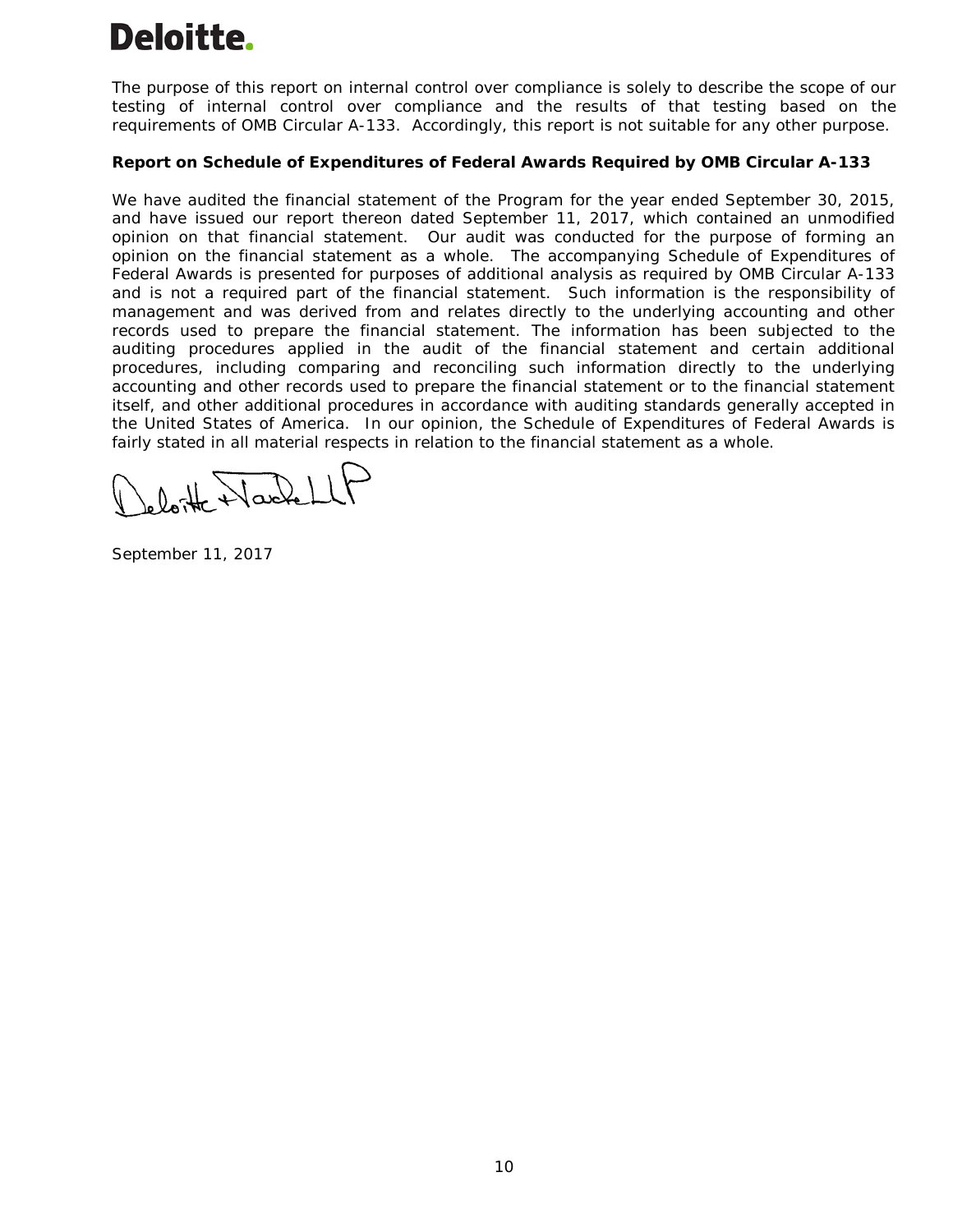Schedule of Expenditures of Federal Awards Year Ended September 30, 2015

|                                                                                                                                           | Beginning<br><b>Fund Balance</b> | 2015<br><b>Funds</b><br>Received | 2015<br><b>Funds</b><br>Expended | Ending<br><b>Fund Balance</b> |
|-------------------------------------------------------------------------------------------------------------------------------------------|----------------------------------|----------------------------------|----------------------------------|-------------------------------|
| U.S. Department of the Interior<br>CFDA #15.875                                                                                           |                                  |                                  |                                  |                               |
| Funds received in a direct<br>capacity:                                                                                                   |                                  |                                  |                                  |                               |
| Economic. Social and Political<br>Development of the Territories:<br>Operation of the Enewetak<br>Food and Agriculture Support<br>Program |                                  |                                  |                                  |                               |
|                                                                                                                                           | \$                               | \$2,011,640                      | \$2,011,640                      | \$                            |

See accompanying notes to schedule of expenditures of federal awards.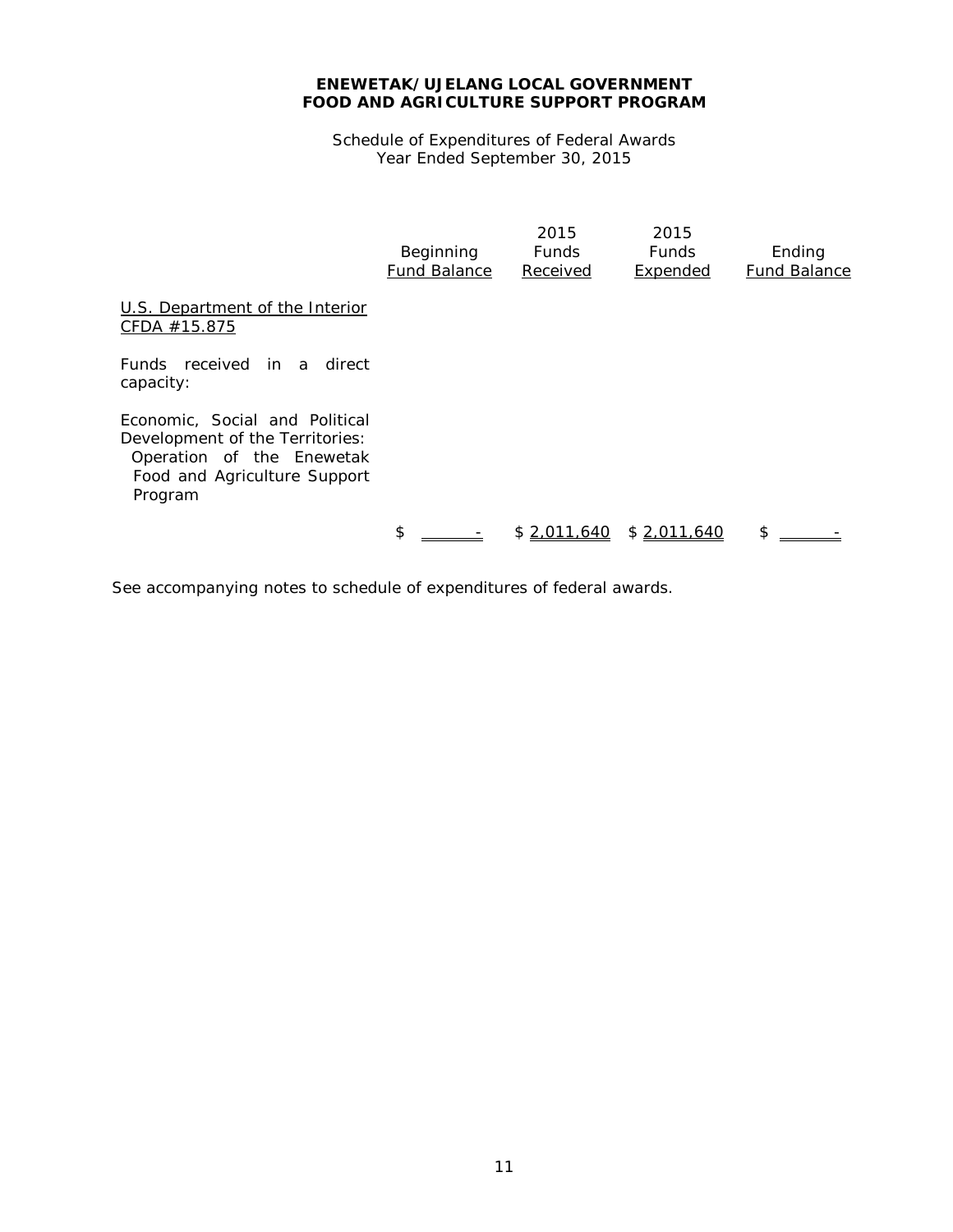#### Notes to Schedule of Expenditures of Federal Awards Year Ended September 30, 2015

#### (1) Organization

The Program is the recipient of non-Compact of Free Association related funds received from the U.S. Department of the Interior. These funds must be expended in accordance with grant awards and are subject to general U.S. federal requirements, including OMB's Circular A-87 and Circular A-102.

#### (2) Summary of Significant Accounting Policies

#### Basis of Accounting

The accompanying Schedule of Expenditures of Federal Awards includes the federal grant activity of the Program and is presented on the modified accrual basis of accounting. The information in this schedule is presented in accordance with the requirements of OMB Circular A-133, *Audits of States, Local Governments and Non-Profit Organizations*.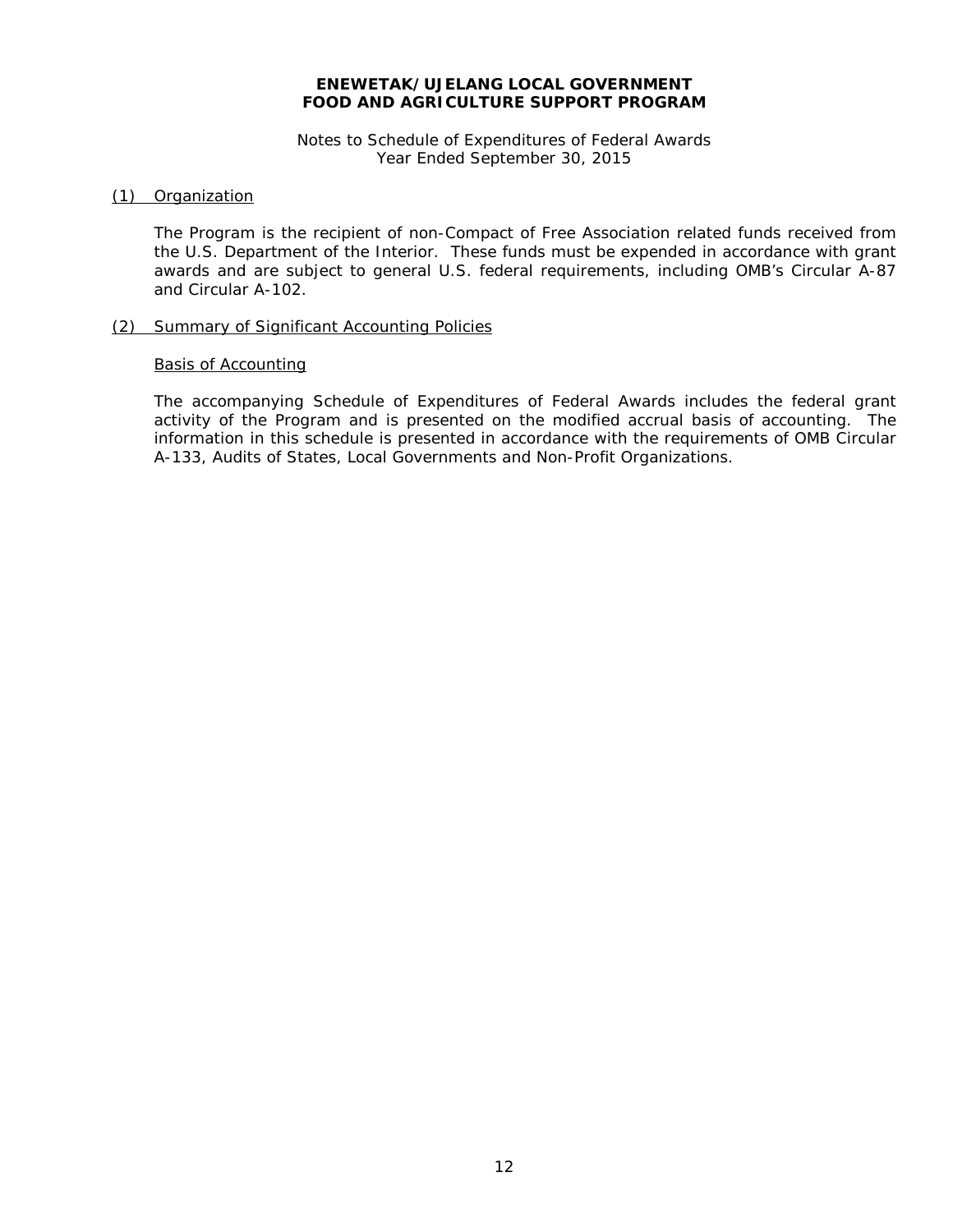Schedule of Findings and Questioned Costs Year Ended September 30, 2015

# **Section I - Summary of Auditor's Results**

### *Financial Statements*

| 1.  | Type of auditors' report issued:                                                                                          | Unmodified     |  |
|-----|---------------------------------------------------------------------------------------------------------------------------|----------------|--|
|     | Internal control over financial reporting:                                                                                |                |  |
| 2.  | Material weakness(es) identified?                                                                                         | No             |  |
| 3.  | Significant deficiency(ies) identified?                                                                                   | None reported  |  |
| 4.  | Noncompliance material to financial statements noted?                                                                     | No             |  |
|     | <b>Federal Awards</b>                                                                                                     |                |  |
|     | Internal control over major federal programs:                                                                             |                |  |
| 5.  | Material weakness(es) identified?                                                                                         | N <sub>O</sub> |  |
| 6.  | Significant deficiency(ies) identified?                                                                                   | Yes            |  |
| 7.  | Type of auditors' report issued on compliance<br>for major federal programs:                                              | Unmodified     |  |
| 8.  | Any audit findings disclosed that are required to be reported in<br>accordance with Section 510(a) of OMB Circular A-133? | Yes            |  |
| 9.  | Identification of major federal programs:                                                                                 |                |  |
|     | CFDA #Name of Federal Program or Cluster                                                                                  |                |  |
|     | 15.875<br>Economic, Social and Political Development of the Territories:<br>Enewetak Food and Agriculture Support Program |                |  |
| 10. | Dollar threshold used to distinguish between Type A and Type B<br>programs:                                               | \$300,000      |  |
| 11. | Auditee qualified as a low-risk auditee?                                                                                  | No             |  |
|     | <b>Section II - Financial Statement Findings</b>                                                                          |                |  |
|     | No matters are reportable.                                                                                                |                |  |
|     | Section III - Federal Award Findings and Questioned Costs                                                                 |                |  |
|     | Reference                                                                                                                 | Questioned     |  |

| Number   | CFDA # | Findina                                                                     | Costs    |
|----------|--------|-----------------------------------------------------------------------------|----------|
| 2015-001 | 15.875 | Allowable Costs/Cost Principles<br>Procurement and Suspension and Debarment | \$10,000 |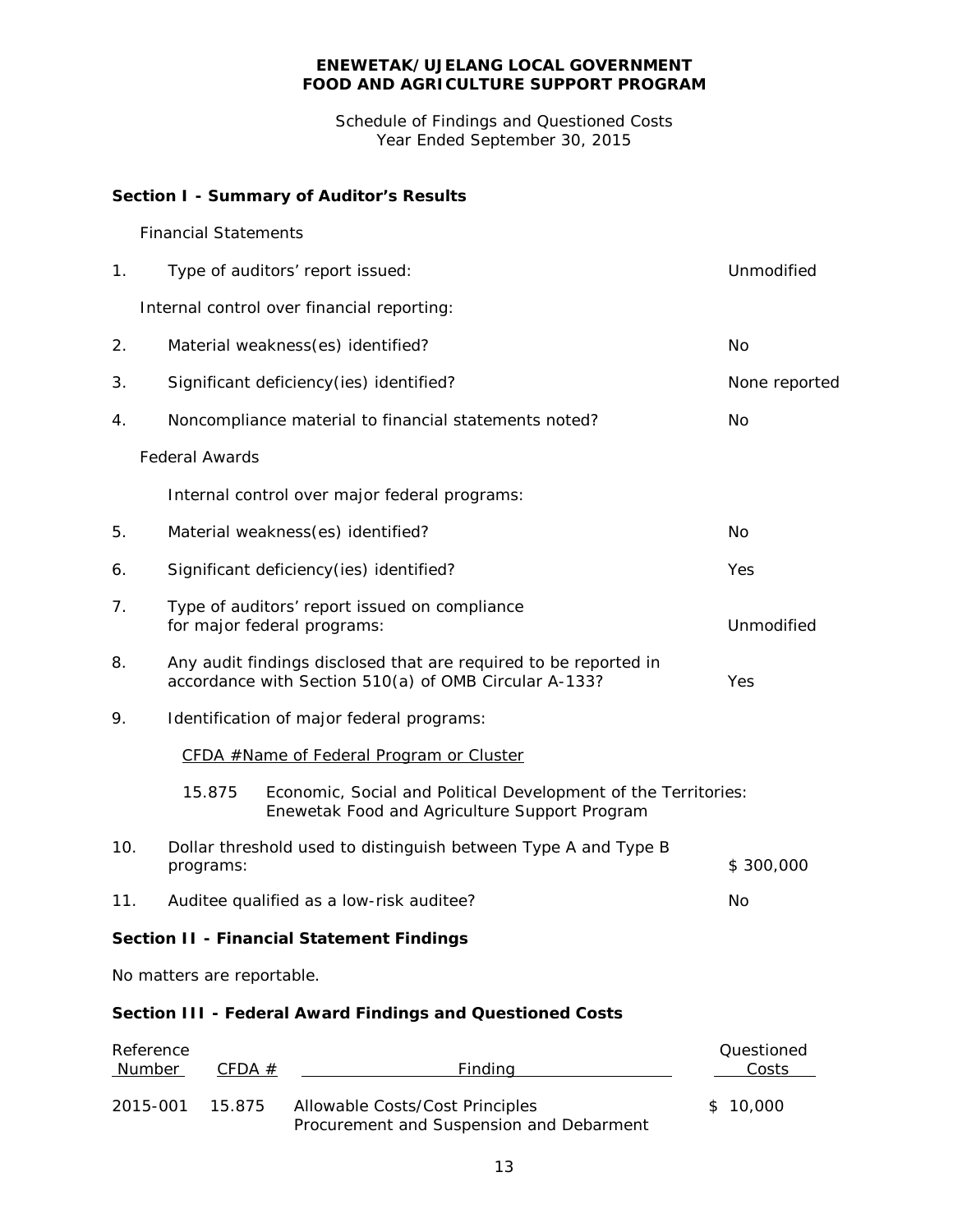#### Schedule of Findings and Questioned Costs, Continued Year Ended September 30, 2015

| Finding No.:             | 2015-001                                                              |
|--------------------------|-----------------------------------------------------------------------|
| Federal Agency:          | U.S. Department of the Interior                                       |
| CFDA Program:            | 15.875 Economic, Social and Political Development of the Territories: |
|                          | Enewetak Food and Agriculture Support Program                         |
| Area:                    | Allowable Costs/Cost Principles                                       |
| Area:                    | Procurement and Suspension and Debarment                              |
| <b>Questioned Costs:</b> | \$10,000                                                              |

Criteria: Expenditures incurred under federal programs should be in accordance with allowable costs/cost principles requirements and should be directly related to, and in accordance with, program intent and objectives. Additionally, costs incurred for common or joint purposes should be allocated to the Program based on a predetermined methodology. Lastly, purchases less than \$100,000 require evidence of informal bidding procedures. For purchases greater than \$100,000, formal bidding procedures are required.

Condition: During the year ended September 30, 2015, the Program incurred \$10,000 of contractual services for professional fees. No evidence of informal bidding procedures or invoices to support the fees incurred were provided by management.

Cause: The cause of the above condition is the lack of support evidencing informal or formal procedures for the procurement of goods and services and the lack of basis for allocating costs to the program.

Effect: The effect of the above condition is noncompliance with allowable costs/cost principles and procurement requirements as stipulated in the grant award. Accordingly, questioned costs of \$10,000 result.

Recommendation: We recommend that management verify that expenditures allocated to the Program are directly related to and are in accordance with program intent and objectives and are in compliance with federal procurement requirements.

#### Auditee Response and Corrective Action Plan:

We disagree with the proposition that there was a lack of basis for allocating these costs to the program. The professional fees were paid to David Cohen in his role as consultant. His contract requires him to perform several duties with respect to the Program, including:

- Prepare documents to comply with the reporting requirement relating to the agriculture, transportation and food purchase activity;
- Coordinate with the Government' s accountant on all such reporting and recordkeeping;
- Coordinate with the Government's agriculture field manager at Enewetak with regard to work performed on quarterly basis; work with such field manager to develop annual performance goals and to complete surveys to establish a baseline for future performance measurement;
- Prepare an annual report on the Program and all its components for the U.S. Department of the Interior;
- Perform such other work relating to the Program as required by the Mayor.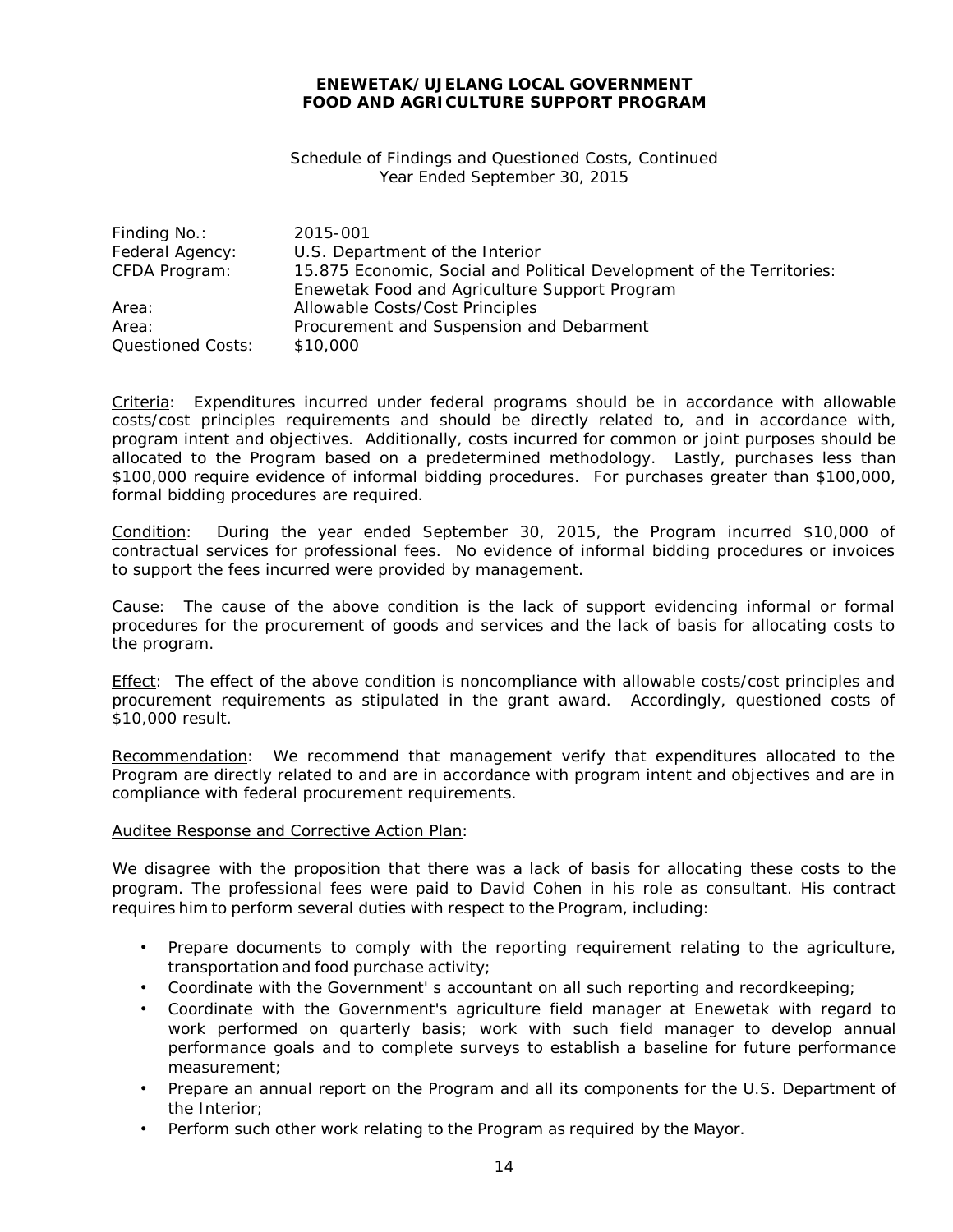Schedule of Findings and Questioned Costs, Continued Year Ended September 30, 2015

| Finding No.:             | 2015-001, Continued                                                   |
|--------------------------|-----------------------------------------------------------------------|
| Federal Agency:          | U.S. Department of the Interior                                       |
| CFDA Program:            | 15.875 Economic, Social and Political Development of the Territories: |
|                          | Enewetak Food and Agriculture Support Program                         |
| Area:                    | Allowable Costs/Cost Principles                                       |
| Area:                    | Procurement and Suspension and Debarment                              |
| <b>Questioned Costs:</b> | \$10,000                                                              |

#### Auditee Response and Corrective Action Plan:, Continued

These duties are substantially identical to the duties of our previous two consultants that assisted us with the Program, going back to 2006. And we would note that the compensation of these consultants that was charged to the Program is the same as the compensation to Mr. Cohen that is being charged to the program. Since the duties and compensation of Mr. Cohen with respect to the Program is essentially the same as that for those who performed identical duties going back to 2006, we disagree that there is a lack of basis for allocating these costs to the program. Notwithstanding this disagreement, we will take the steps suggested in your report to address your concerns going forward.

Also, your report cites "the lack of support evidencing informal or formal procedures for the procurement of goods and services." We note that Mr. Cohen possesses important qualifications this role that are virtually unique: He served from 2002 to 2008 as Deputy Assistant Secretary of the Interior for Insular Affairs, and in that capacity headed the office that administers the Program. Mr. Cohen has also been an attorney since 1986 and previously was a partner at two major international law firms: Sidley Austin and Davis Wright Tremaine. It would have been impossible for us to find another consultant who could replicate Mr. Cohen's knowledge of the Program and the legal requirements relating thereto. We note that 2 CFR section 200.320(f)(1) authorizes procurement by a noncompetitive proposal when "[t]he item is available only from a single source." We believe that, given Mr. Cohen's unique qualifications, the value he brings to us as a consultant is available only from him.

However, to address your concerns, we agree to bid the contract under informal bidding procedures as set forth in the applicable federal regulations.

Auditor Response: We reiterate the recommendation that expenditures allocated to the Program be directly related to and be in accordance with program intent and objectives. Moreover, procurement documentation should indicate the history of procurement, including the rationale for vendor selection.